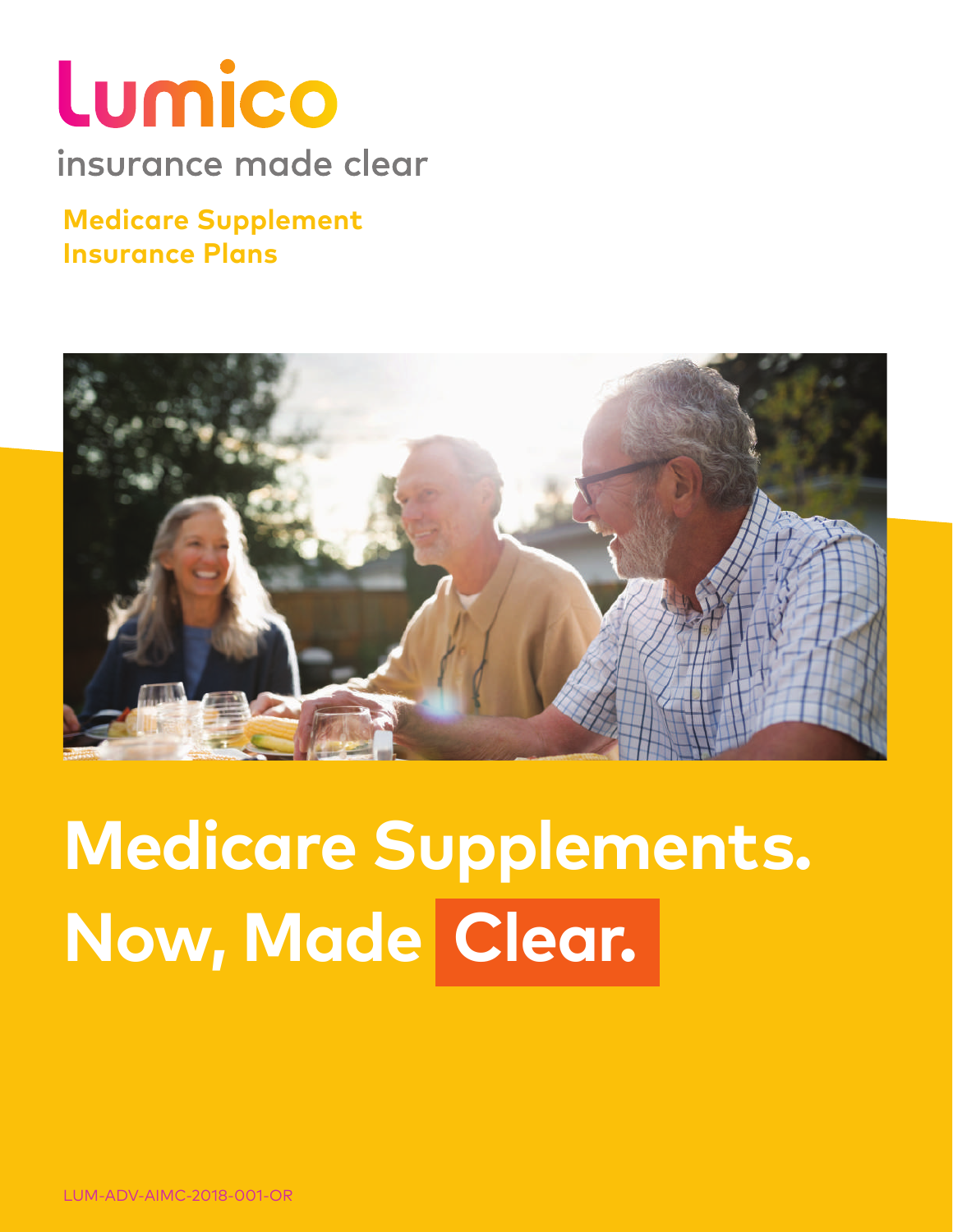# **Understanding Your Medicare Supplement.**

#### **What it covers:**

#### **Medicare Part A -** Hospital Insurance

Part A coverage includes hospital inpatient care and recovery care in skilled nursing facilities, hospice and home health care services.

#### **Medicare Part B –** Medical Insurance

Part B helps cover some medically necessary services from doctors and other health care providers plus preventative services.

#### **What it does not cover:**

Medicare was not designed to cover all your doctor and hospital bills. You are required to pay for a portion of those bills in which Medicare does not pay, including:

- **—** Medicare Part A hospital benefit-period deductible and coinsurance
- **—** Medicare Part B medical annual deductible, generally 20% coinsurance and those charges exceeding the Medicare eligible expense
- **—** Skilled nursing facility coinsurance

These bills can be paid for by yourself or through the Medicare supplement policy that you purchase.

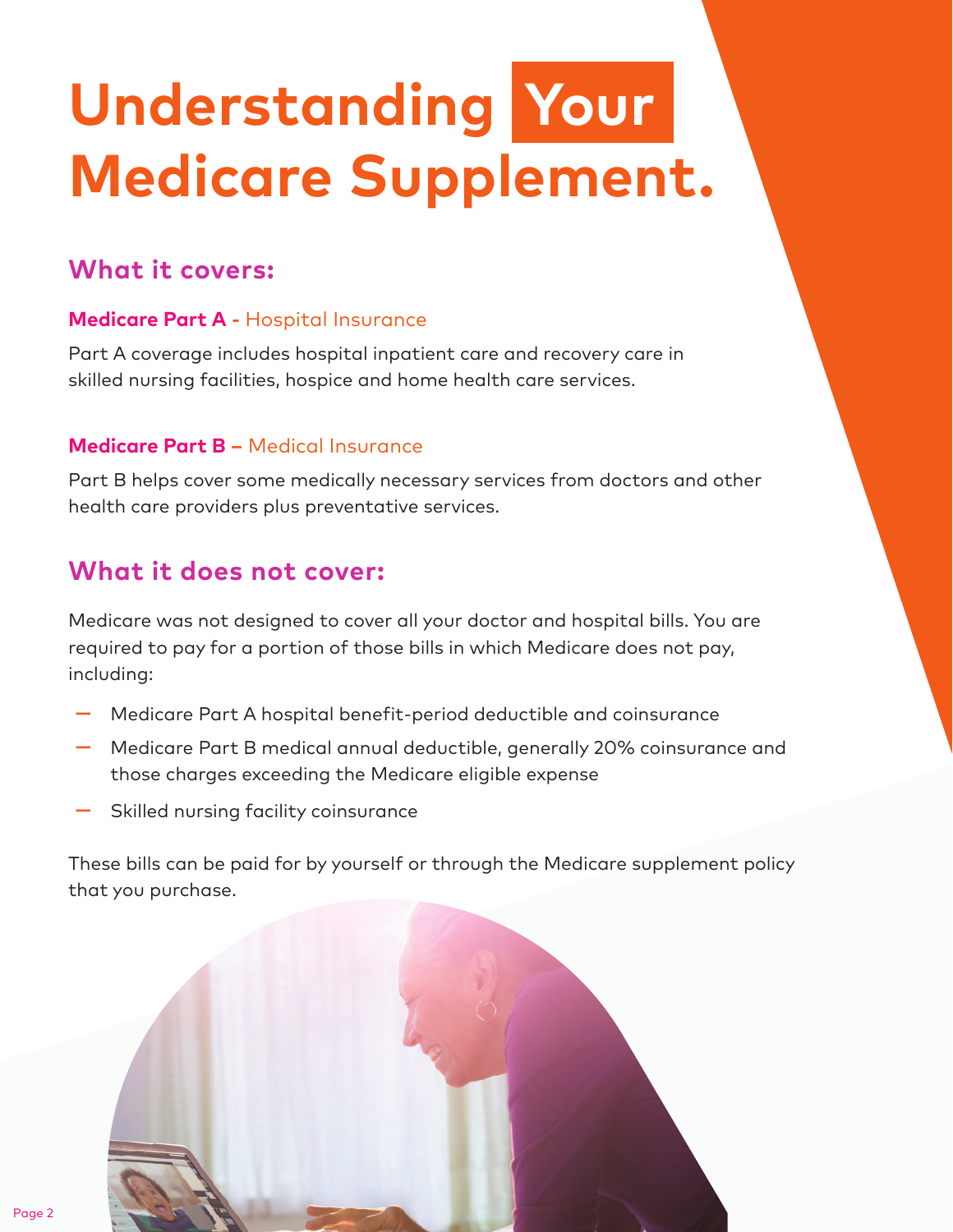# **Medicare Supplements, A Clear Value.**

## **No provider restrictions**

You are not restricted to use a network of healthcare providers. Any healthcare provider who accepts Medicare patients accepts Medicare supplement insurance. If you move, your coverage goes with you.

You can go directly to the physician and specialist you chose, meaning you do not need any referrals or pre-approvals.

## **Instant coverage**

There is no waiting period for preexisting conditions and benefits are paid from the time your policy is in force.

### **Low out of pocket costs**

Your Medicare supplement and Medicare Parts A and B work together minimize your share of health care costs. With this additional insurance coverage, even unexpected medical events aren't likely to impact your financial health.

### **Guaranteed renewable**

Your Medicare supplement insurance policy renews as long as you pay the premiums on time and make no material misrepresentations.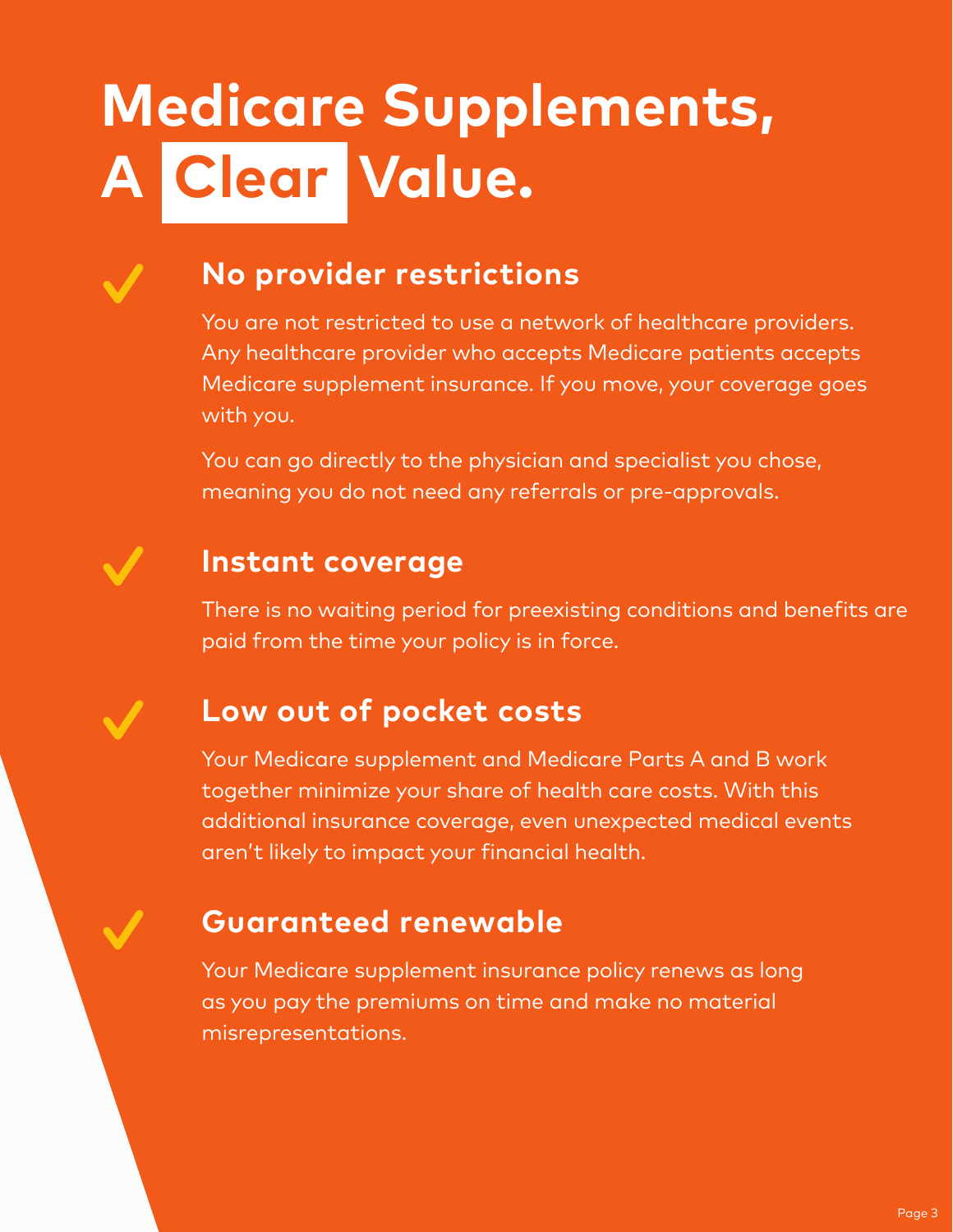# **Clear Choices.**

#### **Selecting your Plan.**\*

Lumico offers Medicare Supplement plans A, F, G and N - all with varying amounts of coverage. These standardized plans are created to fit various lifestyles, budgets and needs. The premiums vary based on the amount of coverage provided by a specific plan. A household premium discount may be available for eligible applicants.

**(See application for details)**

| <b>Benefits</b>                                   |      |      | Plan A Plan F Plan G | <b>Plan N</b> |
|---------------------------------------------------|------|------|----------------------|---------------|
| <b>Basic benefits</b><br>(including hospice care) |      |      |                      | $\bullet$     |
| <b>Part B coinsurance</b>                         |      |      |                      | $***$         |
| <b>Part A deductible</b>                          |      |      |                      |               |
| <b>Skilled nursing facility</b><br>coinsurance    |      |      |                      |               |
| <b>Foreign travel emergency</b>                   |      |      |                      |               |
| <b>Part B excess charges</b>                      |      |      |                      |               |
| <b>Part B deductible</b>                          |      |      |                      |               |
|                                                   | Your | Your | Your                 | Your          |



**\* Plan availability varies by state. Premium and benefits vary by plan selected. Please refer to the Outline of Coverage your agent provided.**

**\*\* Plan N requires up to a \$20 copayment for some office visits and up to a \$50 copayment for emergency room visits. Copayments do not count toward the annual Part B deductible."**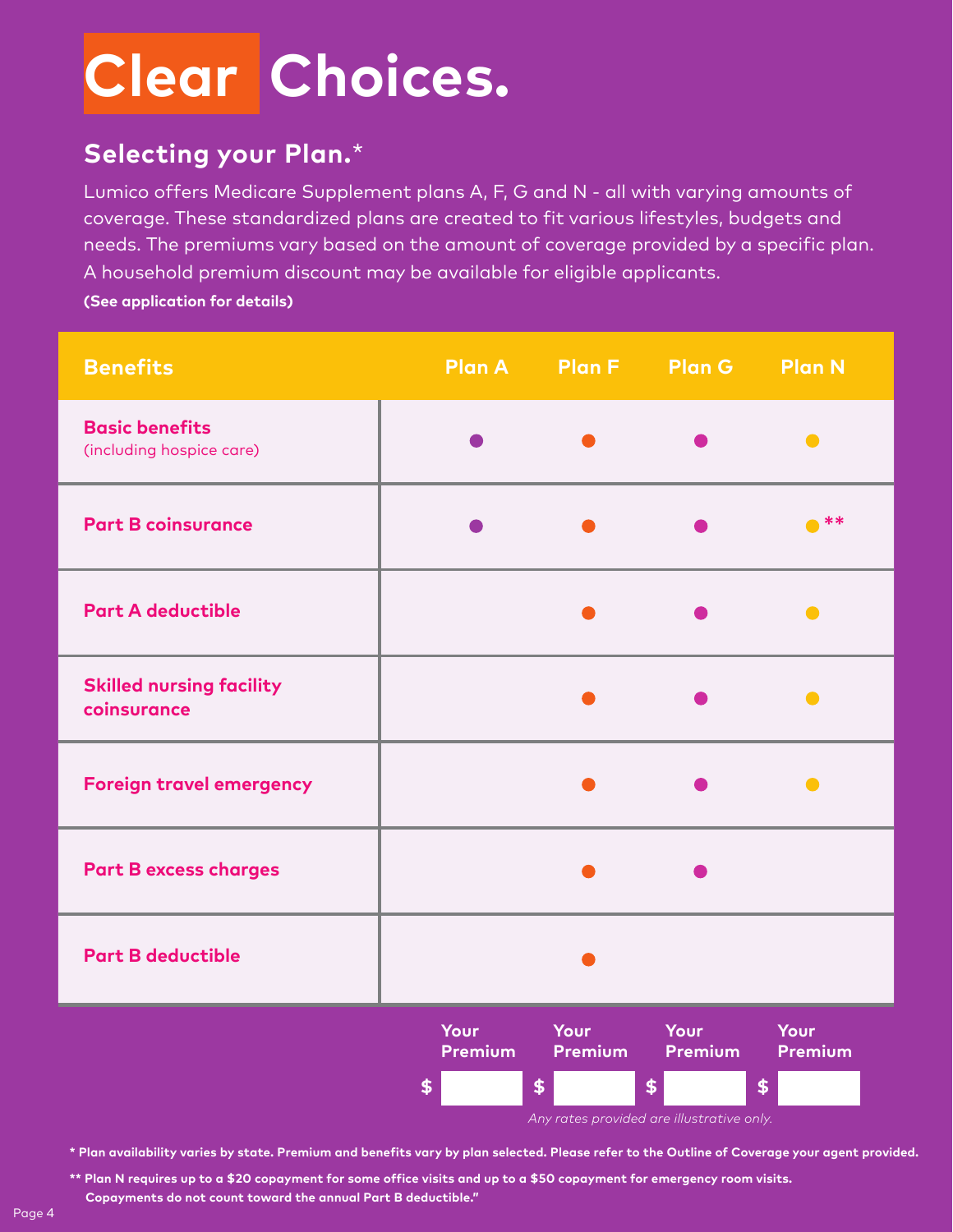#### **Medicare Part A Hospital Coverage**

**Deductible –** All plans, except plan A, pay the Part A deductible for each benefit period.

**Coinsurance –** All plans pay coinsurance from the 61st day through the 90th day and the 91st day through the 150th day.

**Extended Hospital Coverage** – You also have 60 Medicare Lifetime Reserve days, which these plans pay the Part A eligible expenses for hospitalization for a maximum of an additional 365 days.

**Benefit for Blood** – All plans will pay for the first three pints of blood needed.

#### **Skilled Nursing Facility Care**

**Coinsurance –** With the exception of Plan A, these plans pay the coinsurance for the 21st through the 100th days, which you receive skilled nursing care. This must be a Medicare-certified facility and be within 30 days of being hospitalized.

**Hospice Care –** After meeting the Medicare requirements, all plans pay for co-payment or coinsurance for outpatient drugs and inpatient respite care.

#### **Medicare Part B Medical Coverage**

**Deductible –** Only plan F pays the calendar-year deductible.

**Coinsurance –** After the Part B deductible, all plans except plan N, pay 20% of the eligible expenses.

**Excess Benefits –** Only plans F and G pay 100% of the difference for any excess charges, up to the limitation of charges established by Medicare.

**Benefit for Blood** – All plans pay for the first three pints of blood needed.

**Additional Benefits –** Emergency Care Outside of the U.S. **–** After the annual deductible, plans F, G and N pay 80% of eligible expenses up to the policy maximum for injuries and illnesses incurred during the first 60 days of a trip.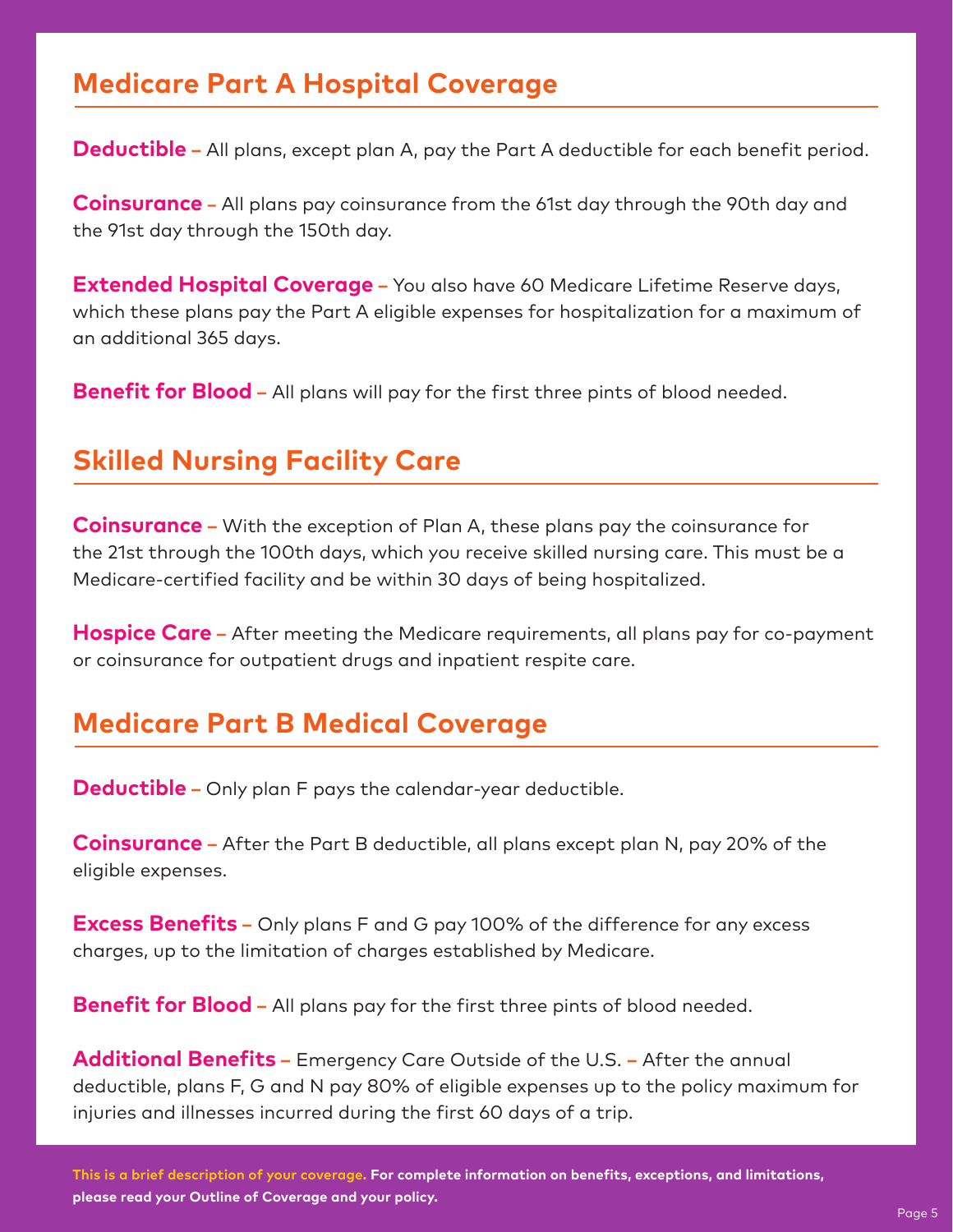# **Clear Terms.**

| <b>Benefit Period</b>    | Begins the first full day you're hospitalized and ends when you<br>haven't been in a hospital or skilled nursing facility for 60 days in<br>a row. |
|--------------------------|----------------------------------------------------------------------------------------------------------------------------------------------------|
| <b>Coinsurance</b>       | A percentage of Medicare-approved expenses not paid by<br>Medicare.                                                                                |
| Copayment                | A fixed dollar amount you may be required to pay as your share of<br>the cost for a medical service or supply.                                     |
| <b>Deductible</b>        | The dollar amount you must pay before Medicare or Medicare<br>supplement insurance pays.                                                           |
| <b>Eligible Expenses</b> | Charges covered by Medicare Parts A and B to the extent<br>Medicare recognizes them as reasonable and medically necessary.                         |
| <b>Excess Charge</b>     | The difference between what a healthcare provider is permitted<br>to charge and the Medicare-approved amount.                                      |
| <b>Premium</b>           | The periodic payment to Medicare, and insurance company, or a<br>healthcare plan for coverage.                                                     |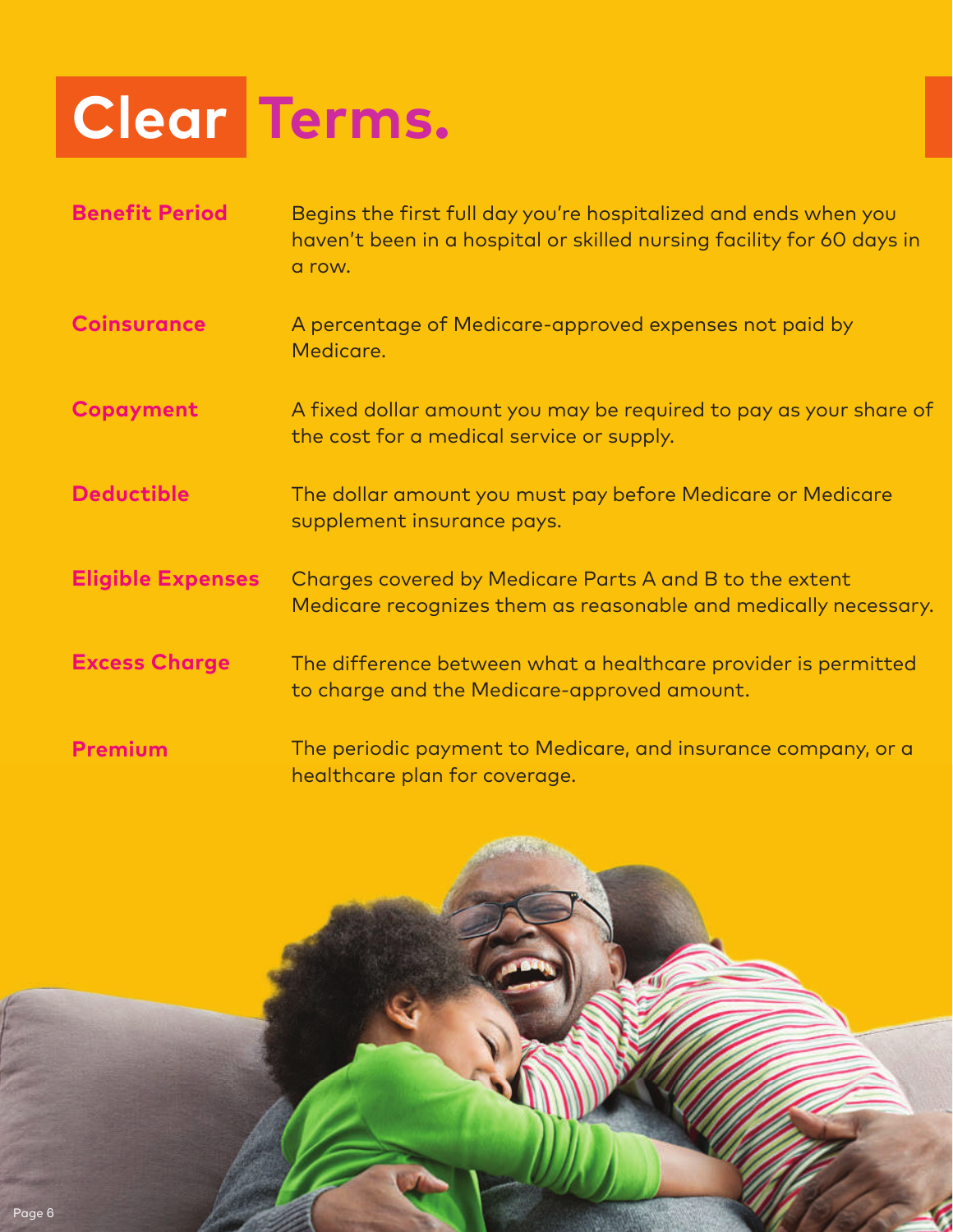## **About Lumico.**

### **Insurance made clear.**

#### **Safe and financially secure**

Part of Swiss Re, a large, global financial services organization that has been in the insurance business for more than 150 years.

A.M. Best, the leading rating agency in the insurance industry, has assigned Lumico a financial strength rating of [A (Excellent)] effective [February 23, 2018]. *[An A rating from A.M. Best is its third-highest rating.]*

#### **Straightforward**

We use simple, straightforward language so that it's easier to decide what product is best for you. We want you to feel confident and clear in your choice.

#### **Offers insurance you need and trust**

Offers a range of the most commonly needed life and supplemental health products

Broad portfolio of products including:

- **—** Level Term Life
- **—** Final Expense Life Insurance
- **—** Medicare Supplement

# Lumico insurance made clear

#### **This is a solicitation of insurance and an insurance agent or insurance company may contact you by telephone.**

Rates are based on your age and the premiums will increase automatically on each policy anniversary date, based on the age you attain. Premium rate adjustments may also be made based on current health care cost experience for benefits paid. Lumico reserves the right to establish new premium rates for all insureds based on class basis, but only after giving you advance notice.

**You will not see an increase in premiums based on your own claims.**

**This is a brief description of your coverage.** For complete information on benefits, exceptions, and limitations, please read your Outline of Coverage and your policy. The policy form numbers are LUM-MSA-A-2018-001-OR, LUM-MSF-A-2018-001-OR, LUM-MSG-A-2018-001-OR, and LUM-MSN-A-2018-001-OR.

**Neither Lumico nor its agents** are connected in any way with or endorced by the U.S. government or Medicare.